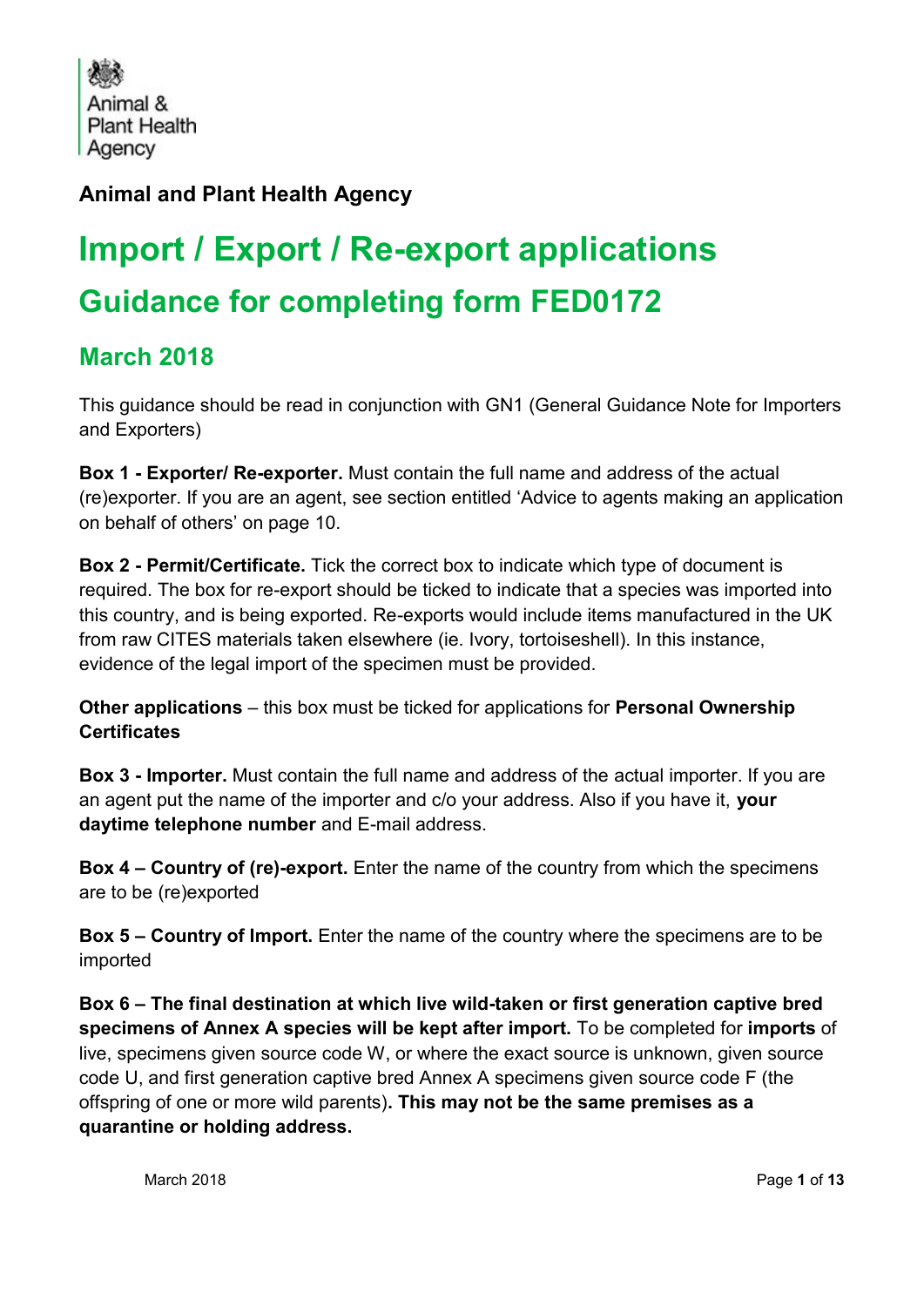**Box 7 – Issuing Management Authority.** This box should already contain the pre-printed address of the UK Management Authority.

**Box 8 – Description of specimens**. The description MUST include a three-letter code from the list attached at annex A. Also a detailed description of the specimens, to include (where applicable): sex, hatch or birth date and age, status (live or dead, species or hybrid, etc.) ring or microchip numbers (in the order that they appear, and any phone numbers or other parts of the identification mark which may not be unique), together with any other identifying features, Confirm on the application form that any rings fitted to birds are closed rings rather than split rings. Closed rings are continuous bands without any breaks. All rings and other identifying marks fitted to the specimen must be stated on the application form. All rings must have been commercially manufactured,

**Box 9 – Net mass (kg).** Must be completed with the total metric volume or mass of **dead** specimens or parts/derivatives ONLY

**Box 10 – Quantity.** Must be completed with the total number of specimens

**Box 11 – CITES Appendix.** Enter the correct CITES Appendix: I, II or III, if known

**Box 12 – EC Annex.** Enter the correct EC Annex: A, B or C, if known

**Box 13 – Source.** Must be completed with the source of the specimens using one of the source codes at annex B of this guidance.

**Box 14 – Purpose.** Must be completed with the intended purpose of the specimens using the purpose codes in annex C of this guidance.

**Box 15 - Country of origin.** Enter the name of the country where the specimens were taken from the wild, bred or propagated

**Box 16 – Permit No.** Enter the number of the CITES permit issued for the export of the specimens from the country of origin

**Box 17 – Date of issue.** Enter the date of issue of the permit entered in box 16.

**Box 18 – Country of last re-export.** Enter the name of the last re-exporting country (if applicable)

**Box 19 - Certificate No.** Enter the number of the CITES permit issued for the last re- export of the specimens

**Box 20 – Date of issue.** Enter the date of issue of the permit number entered in box 19

**Box 21 – Scientific name of species.** Enter the Latin/scientific name of the species (for example Ara macao). You may need to contact your local library or veterinary surgeon for this information.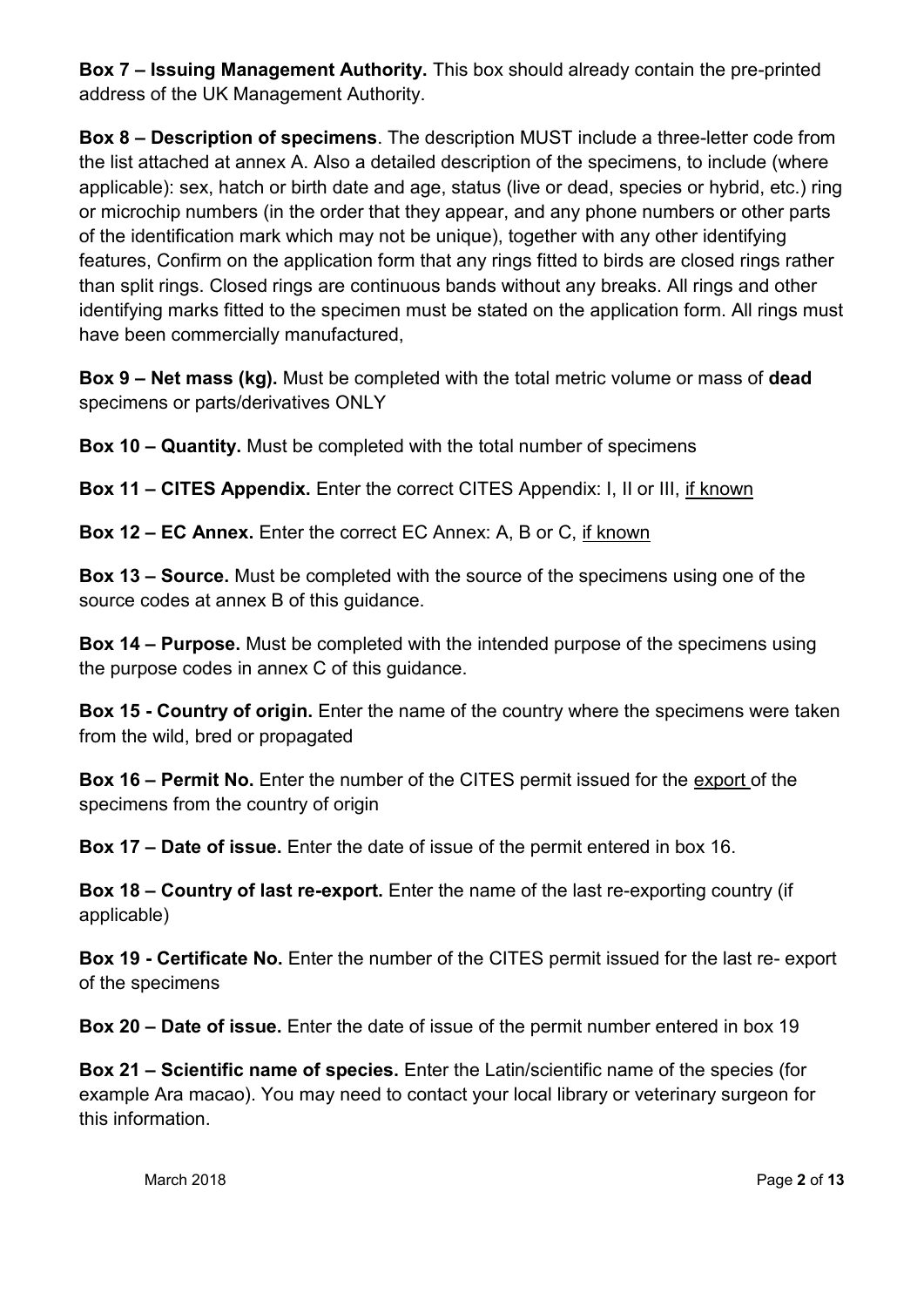**Box 22 – Common name of species.** Enter the common name of the species (for example Scarlet Macaw)

**Box 23 – I hereby apply for the permit / certificate indicated above.** Please include any additional information or comments, including evidence that the specimen was lawfully acquired and indicate if the application is retrospective\*

The form must be signed and dated. Please also print your name above 'Name of Applicant'. If you are acting as an agent, then you must also enclose a letter of consent from your client.

If returning the form by email insert the phrase "**I am the owner of the email account below and I am also the applicant**". Enter your email address either in the signature box or box 23. **This is to ensure the legality of the electronic signature**.

As the applicant, it is your responsibility to supply all the information required to process your application so you should fill in as much of the information as you can. The application form is a signed legal declaration by you that the information you have given is correct and accurate. You are also confirming that a previous application for the specimen has not been previously rejected either in the UK or other EU Member State.

\*An application is retrospective when the specimen(s) have already been imported/exported prior to obtaining the necessary CITES permits. An explanatory letter should be enclosed detailing why the required permits were not obtained before the goods were shipped, and any evidence supplied to corroborate the circumstances.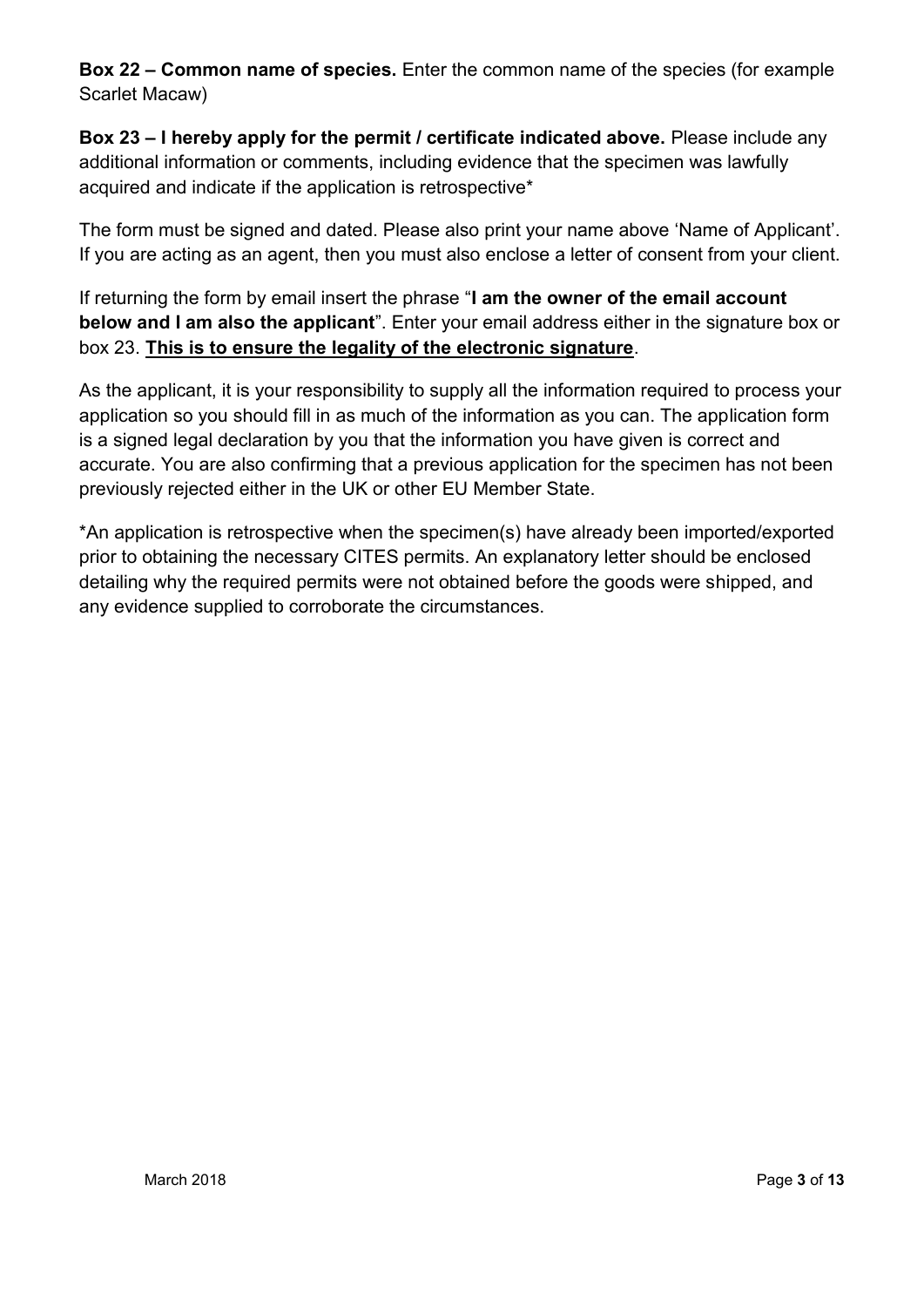## **Annex A - Codes to be included in the description of specimens and units of measure to be used in permits and certificates**

| <b>Description</b> | <b>Trade</b><br>term<br>code | <b>Preferred</b><br>unit | <b>Alternative</b><br>unit | <b>Explanation</b>                                                                                                                                                                                                                                                                                                        |  |
|--------------------|------------------------------|--------------------------|----------------------------|---------------------------------------------------------------------------------------------------------------------------------------------------------------------------------------------------------------------------------------------------------------------------------------------------------------------------|--|
| baleen             | <b>BAL</b>                   | kg                       | no.                        | whalebone                                                                                                                                                                                                                                                                                                                 |  |
| bark               | <b>BAR</b>                   | kg                       |                            | tree bark (raw, dried or powdered; unprocessed)                                                                                                                                                                                                                                                                           |  |
| body               | <b>BOD</b>                   | no.                      | kg                         | substantially whole dead animals, including<br>fresh or processed fish, stuffed turtles,<br>preserved butterflies, reptiles in alcohol, whole<br>stuffed hunting trophies, etc.                                                                                                                                           |  |
| bone               | <b>BON</b>                   | kg                       | no.                        | bones, including jaws                                                                                                                                                                                                                                                                                                     |  |
| calipee            | CAL                          | kg                       |                            | calipee or calipash (turtle cartilage for soup)                                                                                                                                                                                                                                                                           |  |
| carapace           | <b>CAP</b>                   | no.                      | kg                         | raw or unworked whole shells of Testudines<br>species                                                                                                                                                                                                                                                                     |  |
| carving            | <b>CAR</b>                   | kg                       | no.                        | carved products other than ivory, bone or horn -<br>for example coral and wood (including<br>handicrafts).                                                                                                                                                                                                                |  |
|                    |                              |                          |                            | N.B: Ivory carvings should be specified as such<br>(see below - "IVC"). Also, for species from<br>which more than one type of product may be<br>carved (e.g. horn and bone), the trade term<br>code should indicate the type of product in trade<br>(e.g. bone carving "BOC" or horn carving -<br>"HOC"), where possible. |  |
| carving - bone     | <b>BOC</b>                   | kg                       | no.                        | bone carving                                                                                                                                                                                                                                                                                                              |  |
| carving - horn     | <b>HOC</b>                   | kg                       | no.                        | horn carving                                                                                                                                                                                                                                                                                                              |  |
| carving - ivory    | <b>IVC</b>                   | kg                       | no.                        | ivory carvings, including e.g. smaller worked<br>pieces of ivory (knife handles, chess sets,<br>marjoram sets etc). N.B. Whole carved tusk<br>should be reported as tusks (see "TUS" below).<br>Jewellery made from carved ivory should be<br>reported as 'jewellery - ivory' (see IJW below).                            |  |
| caviar             | CAV                          | kg                       |                            | unfertilized dead processed eggs from all<br>species of Acipenseriformes; also known as roe                                                                                                                                                                                                                               |  |
| chips              | <b>CHP</b>                   | kg                       |                            | chips of timber, especially Aquilaria spp.,<br>Gyrinops spp. and Pterocarpus santalinus                                                                                                                                                                                                                                   |  |
| claw               | <b>CLA</b>                   | no.                      | kg                         | claws - e.g. of Felidae, Ursidae or Crocodylia<br>(NB: 'turtle claws' are usually scales and not real<br>claws)                                                                                                                                                                                                           |  |
| cloth              | <b>CLO</b>                   | m <sup>2</sup>           | kg                         | $cloth$ – if the cloth is not made entirely from the<br>hair of a CITES species, the weight of hair of the<br>species concerned should instead, if possible,<br>be recorded under 'HAI'                                                                                                                                   |  |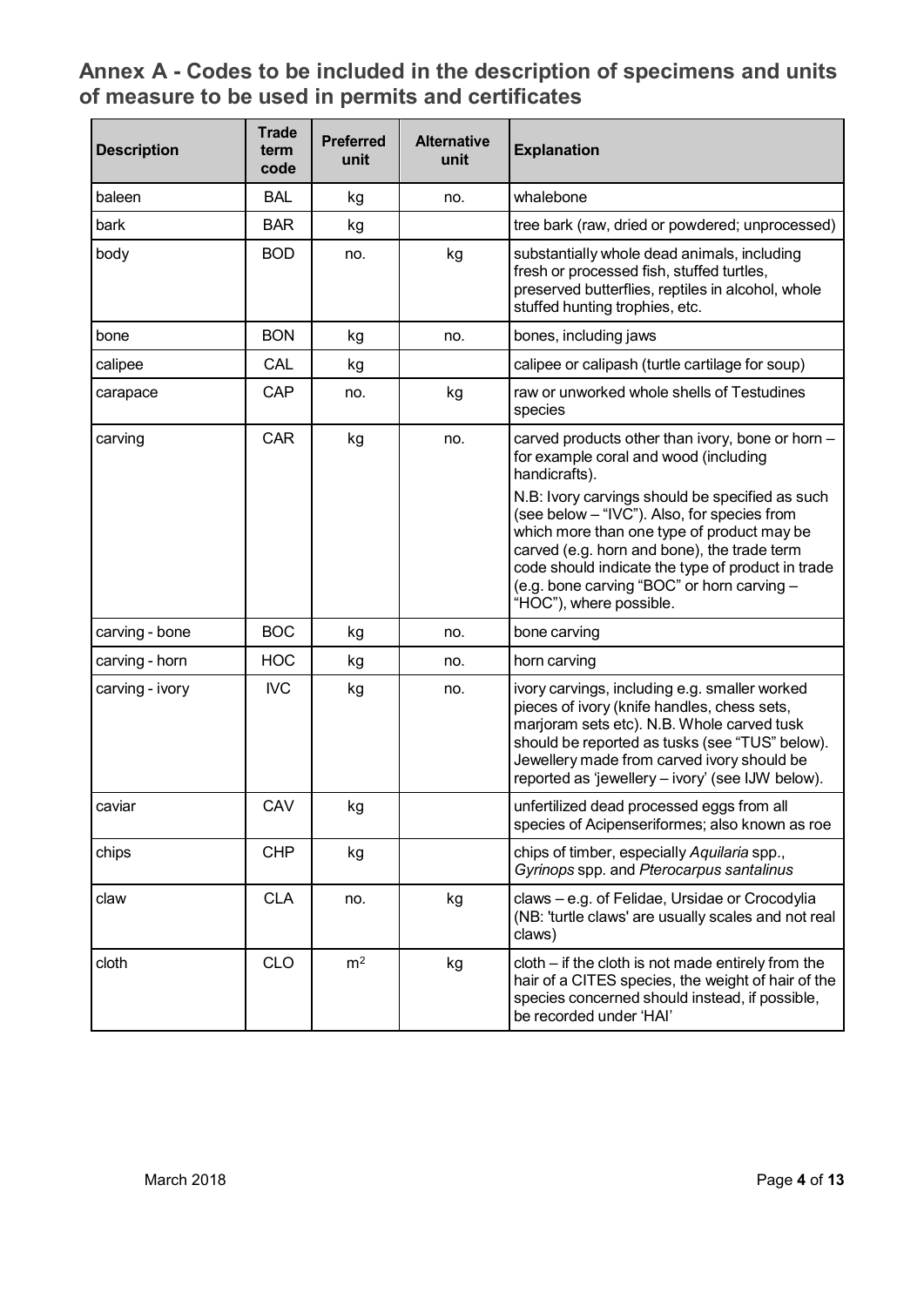| <b>Description</b> | <b>Trade</b><br>term<br>code | <b>Preferred</b><br>unit | <b>Alternative</b><br>unit | <b>Explanation</b>                                                                                                                                                                                                                  |  |
|--------------------|------------------------------|--------------------------|----------------------------|-------------------------------------------------------------------------------------------------------------------------------------------------------------------------------------------------------------------------------------|--|
| coral (raw)        | <b>COR</b>                   | no.                      | kg                         | raw or unworked coral and coral rock (also live<br>rock and substrate) [as defined in Resolution<br>Conf. 11.10 (Rev. CoP15)]. Coral rock should<br>be recorded as 'Scleractinia spp.'                                              |  |
|                    |                              |                          |                            | NB: the trade should be recorded by number of<br>pieces only if the coral specimens are<br>transported in water.                                                                                                                    |  |
|                    |                              |                          |                            | Live rock (transported moist in boxes) should<br>be reported in kg; coral substrate should be<br>reported as number of pieces (since these are<br>transported in water as the substrate to which<br>non-CITES corals are attached). |  |
| cosmetics          | <b>CSM</b>                   | g                        | ml                         | cosmetics which include extracts of CITES-<br>listed species. The quantity should reflect the<br>amount of CITES-listed species present.                                                                                            |  |
| culture            | <b>CUL</b>                   | no. of<br>flasks, etc.   |                            | cultures of artificially propagated plants                                                                                                                                                                                          |  |
| derivatives        | <b>DER</b>                   | kg/l                     |                            | derivatives (other than those included elsewhere<br>in this table)                                                                                                                                                                  |  |
| dried plant        | <b>DPL</b>                   | no.                      |                            | dried plants - e.g. herbarium specimens                                                                                                                                                                                             |  |
| ear                | <b>EAR</b>                   | no.                      |                            | ears - usually elephant                                                                                                                                                                                                             |  |
| egg                | <b>EGG</b>                   | no.                      | kg                         | whole dead or blown eggs (see also 'caviar')                                                                                                                                                                                        |  |
| egg (live)         | <b>EGL</b>                   | no.                      | kg                         | live fertilized eggs - usually birds and reptiles<br>but includes fish and invertebrates                                                                                                                                            |  |
| eggshell           | <b>ESH</b>                   | g/kg                     |                            | raw or unworked eggshell except whole eggs                                                                                                                                                                                          |  |
| extract            | <b>EXT</b>                   | kg                       |                            | extract - usually plant extracts                                                                                                                                                                                                    |  |
| feather            | <b>FEA</b>                   | kg/<br>no. of<br>wing    | no.                        | feathers – in the case of objects (e.g. pictures)<br>made of feathers, record the number of objects                                                                                                                                 |  |
| fibre              | <b>FIB</b>                   | kg                       | m                          | fibres $-$ e.g. plant fibre but includes strings of<br>tennis rackets                                                                                                                                                               |  |
| fin                | <b>FIN</b>                   | kg                       |                            | fresh, frozen or dried fins and parts of fins<br>(including flippers)                                                                                                                                                               |  |
| fingerlings        | <b>FIG</b>                   | kg                       | no.                        | juvenile fish of one or two years of age for the<br>aquarium trade, hatcheries or for release<br>operations                                                                                                                         |  |
| flower             | <b>FLO</b>                   | kg                       |                            | flowers                                                                                                                                                                                                                             |  |
| flower pot         | <b>FPT</b>                   | no.                      |                            | flower pots made from parts of a plant $-$ e.g.<br>treefern fibres (NB: live plants traded in so-<br>called 'community pots' should be recorded as<br>'live plants', not as flower pots)                                            |  |
| frog legs          | <b>LEG</b>                   | kg                       |                            | frog legs                                                                                                                                                                                                                           |  |
| fruit              | <b>FRU</b>                   | kg                       |                            | fruit                                                                                                                                                                                                                               |  |
| foot               | <b>FOO</b>                   | no.                      |                            | feet – e.g. of elephant, rhinoceros,<br>hippopotamus, lion, crocodile, etc.                                                                                                                                                         |  |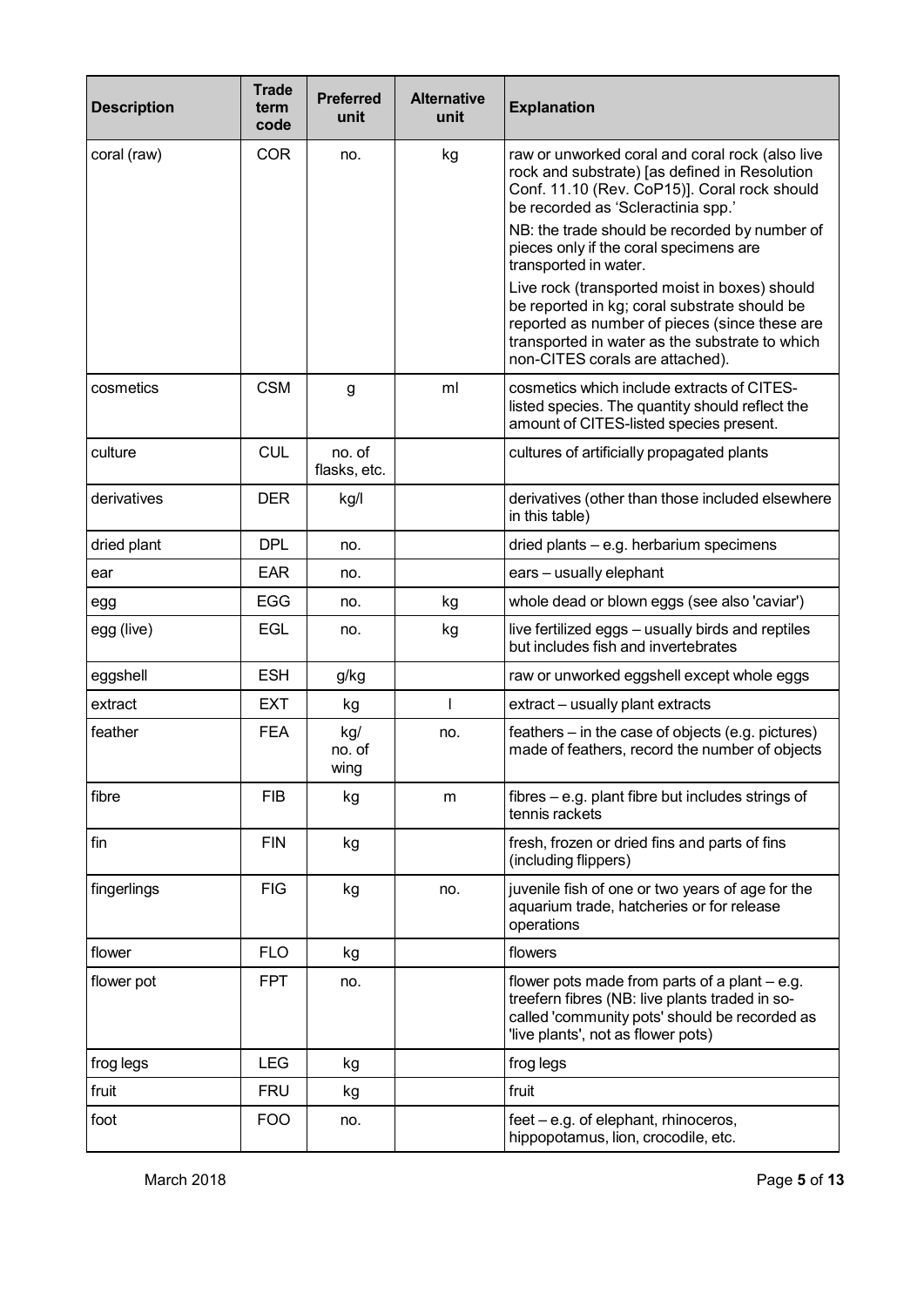| <b>Description</b>         | <b>Trade</b><br>term<br>code | <b>Preferred</b><br>unit | <b>Alternative</b><br>unit | <b>Explanation</b>                                                                                                                                                                                                                                                                                |  |
|----------------------------|------------------------------|--------------------------|----------------------------|---------------------------------------------------------------------------------------------------------------------------------------------------------------------------------------------------------------------------------------------------------------------------------------------------|--|
| fur products (large)       | <b>FPL</b>                   | no.                      |                            | large manufactured products of fur - e.g. bear<br>or lynx fur blankets or other fur products of a<br>substantial size.                                                                                                                                                                            |  |
| fur product (small)        | <b>FPS</b>                   | no.                      |                            | small manufactured products of fur-including<br>handbags, key fobs, purses, pillows, trim, etc.                                                                                                                                                                                                   |  |
| gall                       | <b>GAL</b>                   | kg                       |                            | gall                                                                                                                                                                                                                                                                                              |  |
| gall bladder               | GAB                          | no.                      | kg                         | gall bladder                                                                                                                                                                                                                                                                                      |  |
| garment                    | <b>GAR</b>                   | no.                      |                            | garments - including gloves and hats but not<br>shoes. Includes trimming or decoration on<br>garments                                                                                                                                                                                             |  |
| genitalia                  | <b>GEN</b>                   | kg                       | no.                        | castrates and dried penes                                                                                                                                                                                                                                                                         |  |
| gill plates                | GIL                          | no.                      |                            | gill plates (e.g. for sharks)                                                                                                                                                                                                                                                                     |  |
| graft rootstock            | <b>GRS</b>                   | no.                      |                            | graft rootstocks (without the grafts)                                                                                                                                                                                                                                                             |  |
| hair                       | HAI                          | kg                       | g                          | hair – includes all animal hair, e.g. of elephant,<br>yak, vicuña, guanaco                                                                                                                                                                                                                        |  |
| hair products              | <b>HAP</b>                   | no.                      | g                          | products made of hair (e.g. elephant hair<br>bracelets)                                                                                                                                                                                                                                           |  |
| horn                       | <b>HOR</b>                   | no.                      | kg                         | horns – includes antlers                                                                                                                                                                                                                                                                          |  |
| jewellery                  | <b>JWL</b>                   | no.                      | g                          | jewellery - including bracelets, necklaces, and<br>other items of jewellery from products other than<br>ivory (e.g. wood, coral, etc.)                                                                                                                                                            |  |
| jewellery - ivory          | <b>IJW</b>                   | no.                      | g                          | jewellery made of ivory                                                                                                                                                                                                                                                                           |  |
| leather product<br>(large) | <b>LPL</b>                   | no.                      |                            | large manufactured products of leather - e.g.<br>briefcases, furniture, suitcases, travel trunks                                                                                                                                                                                                  |  |
| leather product<br>(small) | <b>LPS</b>                   | no.                      |                            | small manufactured products of leather – e.g.<br>belts, braces, bicycle saddles, cheque book or<br>credit card holders, handbags, key fobs,<br>notebooks, purses, shoes, tobacco pouches,<br>wallets, watch-straps and trim                                                                       |  |
| live                       | LIV                          | no.                      | kg                         | live animals and plants                                                                                                                                                                                                                                                                           |  |
| leaf                       | <b>LVS</b>                   | kg                       | no.                        | leaves                                                                                                                                                                                                                                                                                            |  |
| logs                       | LOG                          | m <sup>3</sup>           |                            | all wood in the rough, whether or not stripped of<br>bark or sapwood, or roughly squared, for<br>processing notably into sawn wood, pulpwood<br>or veneer sheets. NB: trade in logs of special<br>purpose timbers traded by weight (e.g. lignum<br>vitae, Guaiacum spp.) should be recorded in kg |  |
| meat                       | <b>MEA</b>                   | kg                       |                            | meat, including flesh of fish if not whole (see<br>'body'), fresh or unprocessed meat as well as<br>processed meat (e.g. smoked, raw, dried, frozen<br>or tinned)                                                                                                                                 |  |
| medicine                   | <b>MED</b>                   | kg/l                     |                            | medicine                                                                                                                                                                                                                                                                                          |  |
| musk                       | <b>MUS</b>                   | g                        |                            | musk                                                                                                                                                                                                                                                                                              |  |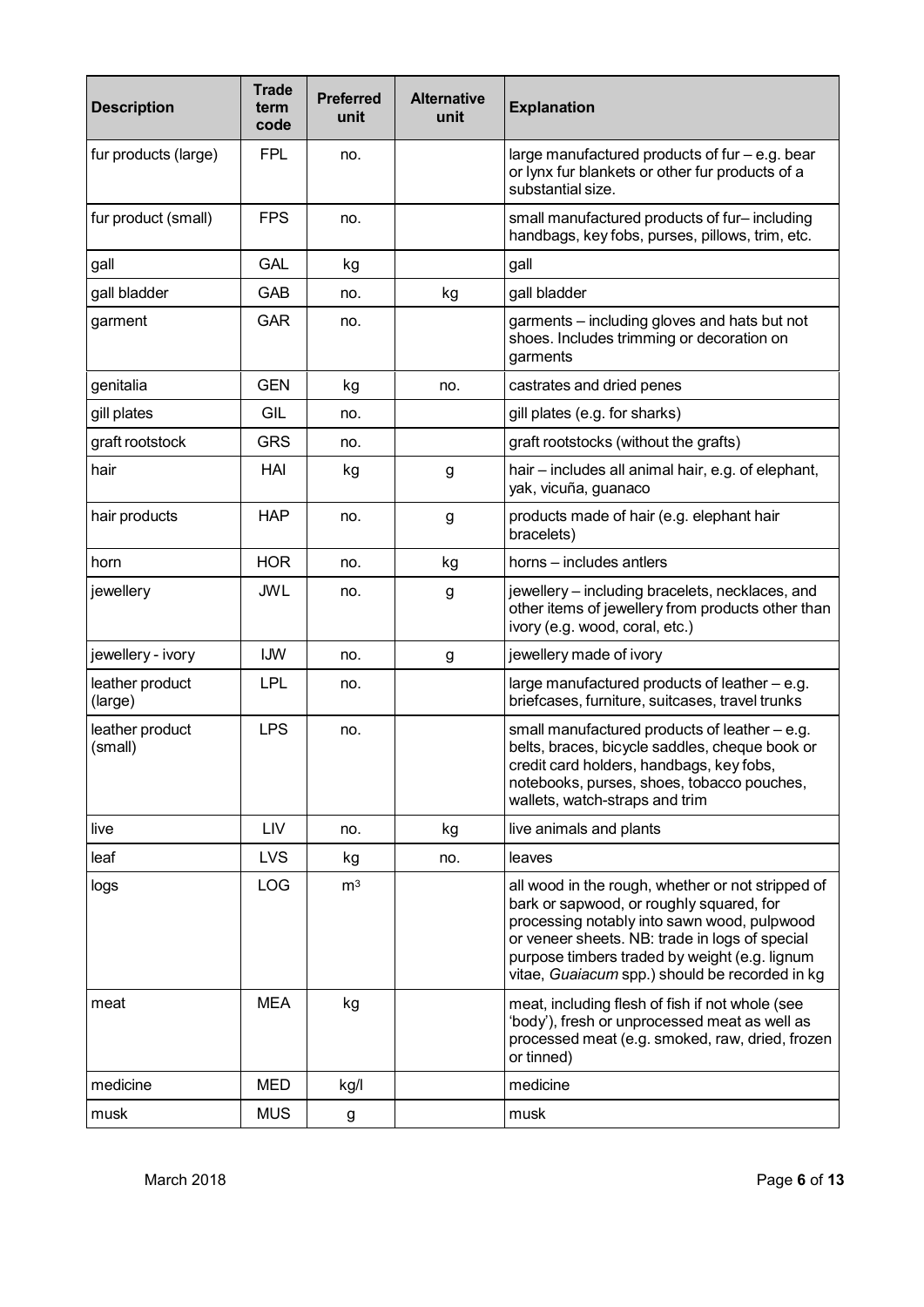| l oil        | OIL        | κg  | $\vert$ oil – e.g. from turtles, seals, whales, fish, various<br>plants |
|--------------|------------|-----|-------------------------------------------------------------------------|
| <b>Dearl</b> | <b>PRL</b> | no. | I pearl (e.g. for Strombus gigas)                                       |

| <b>Description</b> | <b>Trade</b><br>term<br>code | <b>Preferred</b><br>unit | <b>Alternative</b><br>unit | <b>Explanation</b>                                                                                                                                                                                                                                   |  |
|--------------------|------------------------------|--------------------------|----------------------------|------------------------------------------------------------------------------------------------------------------------------------------------------------------------------------------------------------------------------------------------------|--|
| piano keys         | <b>KEY</b>                   | no.                      |                            | ivory piano keys (e.g. one standard piano would<br>be 52 ivory piano keys)                                                                                                                                                                           |  |
| piece – bone       | <b>BOP</b>                   | kg                       |                            | pieces of bone, not manufactured                                                                                                                                                                                                                     |  |
| piece - horn       | <b>HOP</b>                   | kg                       |                            | pieces of horn, not manufactured – includes<br>scrap                                                                                                                                                                                                 |  |
| piece – ivory      | <b>IVP</b>                   | kg                       |                            | ivory pieces, not manufactured - includes scrap                                                                                                                                                                                                      |  |
| plate              | <b>PLA</b>                   | m <sup>2</sup>           |                            | plates of fur skins - includes rugs if made of<br>several skins                                                                                                                                                                                      |  |
| plywood            | <b>PLY</b>                   | m <sup>2</sup>           | m <sup>3</sup>             | material consisting of three or more sheets of<br>wood glued and pressed one on the other and<br>generally disposed so that the grains of<br>successive layers are at an angle                                                                       |  |
| powder             | <b>POW</b>                   | kg                       |                            | powder                                                                                                                                                                                                                                               |  |
| pupae              | <b>PUP</b>                   | no.                      |                            | butterfly pupae                                                                                                                                                                                                                                      |  |
| root               | <b>ROO</b>                   | no.                      | kg                         | roots, bulbs, corms or tubers<br>NB: For the agarwood-producing taxa Aquilaria<br>spp. and Gyrinops spp., the preferred unit is<br>'kilograms'. The alternative unit is 'number'.                                                                    |  |
| rug                | <b>RUG</b>                   | no.                      |                            | rugs                                                                                                                                                                                                                                                 |  |
| sawfish rostrum    | <b>ROS</b>                   | no.                      | kg                         | sawfish rostrum                                                                                                                                                                                                                                      |  |
| sawn wood          | <b>SAW</b>                   | m <sup>3</sup>           |                            | wood simply sawn lengthwise or produced by a<br>profile-chipping process; normally exceeds 6mm<br>in thickness. NB: trade in sawn wood of special<br>purpose timbers traded by weight (e.g. lignum<br>vitae, Guaiacum spp.) should be recorded in kg |  |
| scale              | <b>SCA</b>                   | kg                       |                            | scales - e.g. of turtle, other reptiles, fish,<br>pangolin                                                                                                                                                                                           |  |
| seed               | SEE                          | kg                       |                            | seeds                                                                                                                                                                                                                                                |  |
| shell              | <b>SHE</b>                   | no.                      | kg                         | raw or unworked shell of molluscs                                                                                                                                                                                                                    |  |
| side               | <b>SID</b>                   | no.                      |                            | sides or flanks of skins; does not include<br>crocodilian Tinga frames (see under 'skin')                                                                                                                                                            |  |
| skeleton           | <b>SKE</b>                   | no.                      |                            | substantially whole skeletons                                                                                                                                                                                                                        |  |
| skin               | SKI                          | no.                      |                            | substantially whole skins, raw or tanned,<br>including crocodilian Tinga frames, external<br>body lining, with or without scales                                                                                                                     |  |
| skin piece         | <b>SKP</b>                   | kg                       |                            | skin pieces - including scraps, raw or tanned                                                                                                                                                                                                        |  |
| skull              | <b>SKU</b>                   | no.                      |                            | skulls                                                                                                                                                                                                                                               |  |
| soup               | SOU                          | kg                       | T                          | soup $-$ e.g. of turtle                                                                                                                                                                                                                              |  |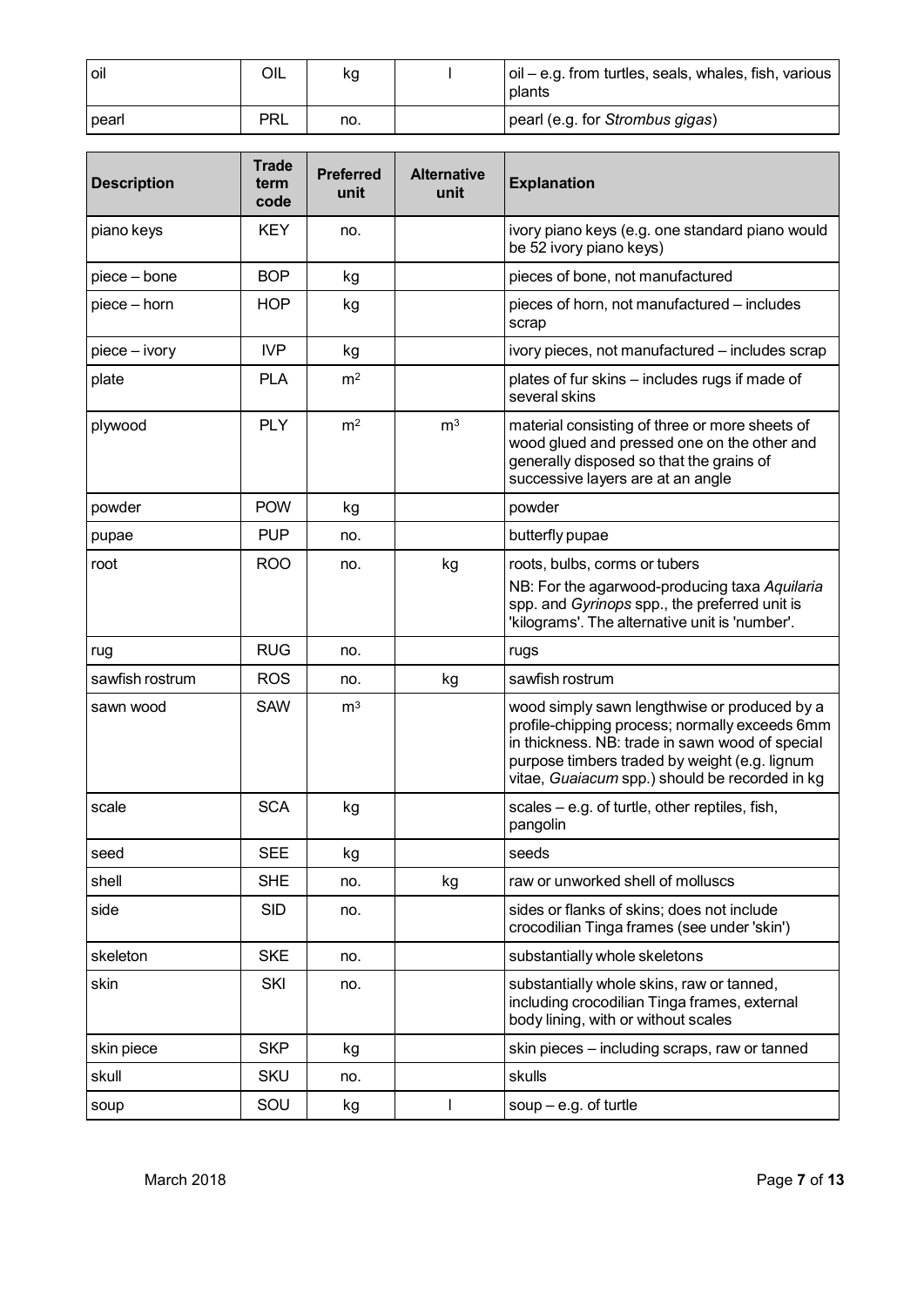| specimen<br>(scientific) | <b>SPE</b> | ka/l/ml/<br>no. | scientific specimens – includes blood, tissue<br>(e.g. kidney, spleen, etc.), histological<br>preparations, preserved museum specimens, |
|--------------------------|------------|-----------------|-----------------------------------------------------------------------------------------------------------------------------------------|
|                          |            |                 | ±etc.                                                                                                                                   |

| <b>Description</b>                                  | <b>Trade</b><br>term<br>code | <b>Preferred</b><br>unit         | <b>Alternative</b><br>unit | <b>Explanation</b>                                                                                                                                                                                                                                                                                                                                                                                                                                                                                                                                                                                                                                                                                        |  |
|-----------------------------------------------------|------------------------------|----------------------------------|----------------------------|-----------------------------------------------------------------------------------------------------------------------------------------------------------------------------------------------------------------------------------------------------------------------------------------------------------------------------------------------------------------------------------------------------------------------------------------------------------------------------------------------------------------------------------------------------------------------------------------------------------------------------------------------------------------------------------------------------------|--|
| stem                                                | <b>STE</b>                   | no.                              | kg                         | plant stems<br>NB: For the agarwood-producing taxa Aquilaria<br>spp. and Gyrinops spp., the preferred unit is<br>'kilograms'. The alternative unit is 'number'.                                                                                                                                                                                                                                                                                                                                                                                                                                                                                                                                           |  |
| swim bladder                                        | SWI                          | kg                               |                            | hydrostatic organ, including isinglass / sturgeon<br>glue                                                                                                                                                                                                                                                                                                                                                                                                                                                                                                                                                                                                                                                 |  |
| tail                                                | <b>TAI</b>                   | no.                              | kg                         | tails $-$ e.g. of caiman (for leather) or fox (for<br>garment trimming, collars, boas, etc.), also<br>includes flukes of cetaceans.                                                                                                                                                                                                                                                                                                                                                                                                                                                                                                                                                                       |  |
| tooth                                               | <b>TEE</b>                   | no.                              | kg                         | teeth – e.g. of whale, lion, hippopotamus,<br>crocodile, etc.                                                                                                                                                                                                                                                                                                                                                                                                                                                                                                                                                                                                                                             |  |
| timber                                              | <b>TIM</b>                   | m <sup>3</sup>                   | kg                         | raw timber except saw-logs and sawn wood                                                                                                                                                                                                                                                                                                                                                                                                                                                                                                                                                                                                                                                                  |  |
| trophy                                              | <b>TRO</b>                   | no.                              |                            | trophy – all the trophy parts of one animal if they<br>are exported together: e.g. horns (2), skull,<br>cape, backskin, tail and feet (i.e. ten specimens)<br>constitute one trophy. But if, for example, the<br>skull and horns are the only specimens of an<br>animal that are exported, then these items<br>together should be recorded as one trophy.<br>Otherwise the items should be recorded<br>separately. A whole stuffed body is recorded<br>under 'BOD'. A skin alone is recorded under<br>'SKI'. Trade in 'full mount', 'shoulder mount' and<br>'half mount', along with any corresponding parts<br>of the same animal exported together on the<br>same permit, should be reported as '1 TRO' |  |
| trunk                                               | <b>TRU</b>                   | no.                              | kg                         | elephant trunk. N.B.: An elephant trunk exported<br>with other trophy items from the same animal on<br>the same permit as part of a hunting trophy<br>should be reported as 'TRO'.                                                                                                                                                                                                                                                                                                                                                                                                                                                                                                                        |  |
| tusk                                                | TUS                          | no.                              | kg                         | substantially whole tusks, whether or not<br>worked. Includes tusks of elephant,<br>hippopotamus, walrus, narwhal, but not other<br>teeth                                                                                                                                                                                                                                                                                                                                                                                                                                                                                                                                                                 |  |
| veneer sheets<br>- rotary veneer<br>- sliced veneer | <b>VEN</b><br><b>VEN</b>     | m <sup>3</sup><br>m <sup>2</sup> | kg<br>kg                   | thin layers or sheets of wood of uniform<br>thickness, usually 6mm or less in thickness,<br>usually peeled (rotary veneer) or sliced (sliced<br>veneer), for use in making plywood, for<br>veneering furniture, veneer containers, etc.                                                                                                                                                                                                                                                                                                                                                                                                                                                                   |  |
| wax                                                 | <b>WAX</b>                   | kg                               |                            | wax                                                                                                                                                                                                                                                                                                                                                                                                                                                                                                                                                                                                                                                                                                       |  |
| wood product                                        | <b>WPR</b>                   | no.                              | kg                         | manufactured wood products, including finished<br>wood products such as furniture and musical<br>instruments.                                                                                                                                                                                                                                                                                                                                                                                                                                                                                                                                                                                             |  |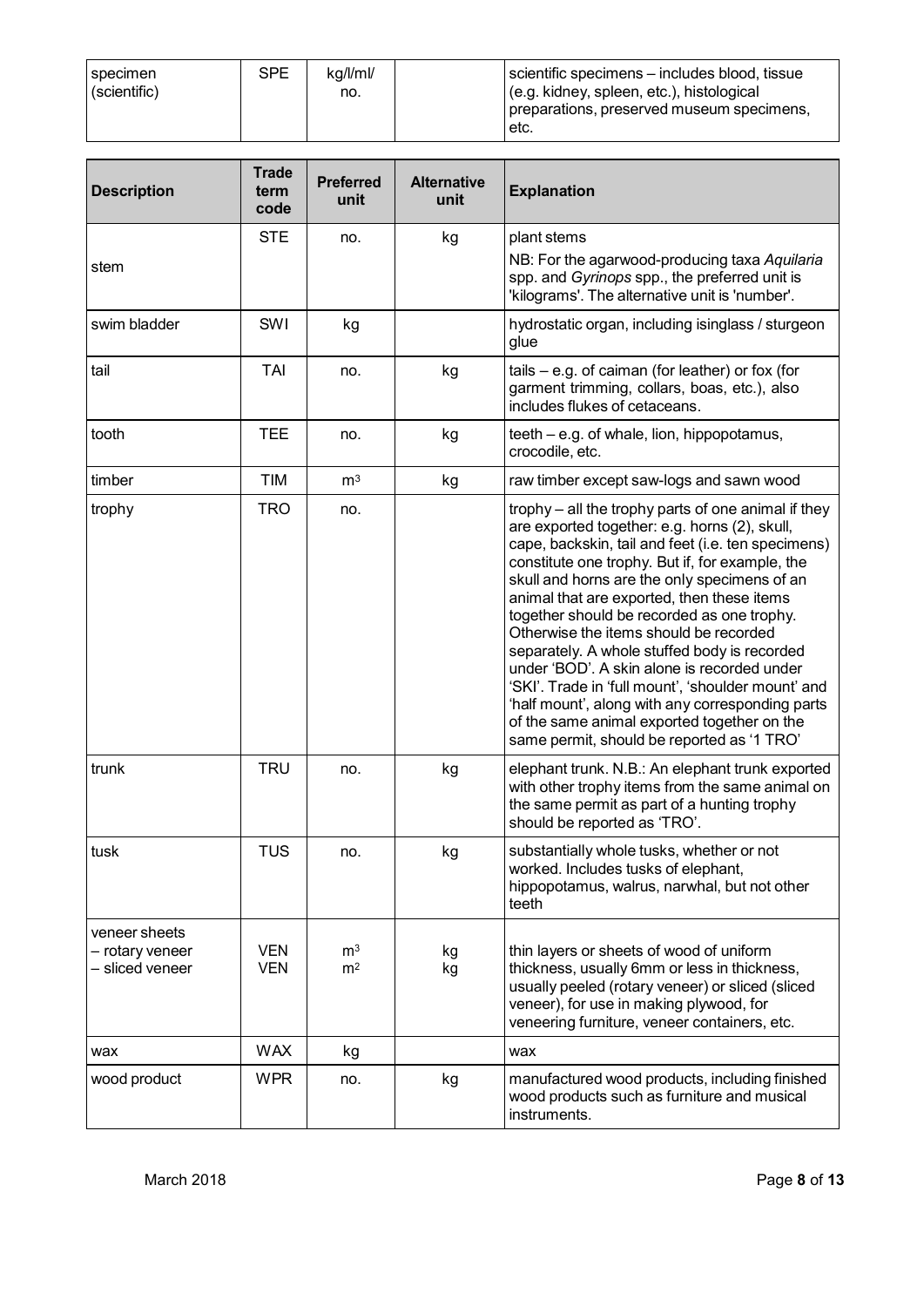| g             | $=$ grams             | $m =$ metres               |
|---------------|-----------------------|----------------------------|
| kg            | $=$ kilograms         | $m^2$ = square metres      |
| $\mathbf{1}$  | $=$ litres            | $m^3$ = cubic metres       |
| $\text{cm}^3$ | $=$ cubic centimetres | $no =$ number of specimens |
| ml            | $=$ millilitres       |                            |

## **Annex B - Codes for the indication in permits and certificates of the source of specimens**

**W** Specimens taken from the wild

**R** Specimens of animals reared in a controlled environment, taken as eggs or juveniles from the wild, where they would otherwise have had a very low probability of surviving to adulthood

**D** Annex A animals bred in captivity for commercial purposes in operations included in the Register of the CITES Secretariat, in accordance with Resolution Conf 12.10 (Rev.CoP15) and Annex A plants artificially propagated for commercial purposes in accordance with Chapter XIII of Regulation (EC) No. 865/2006, as well as parts and derivatives thereof. **See note below**

**A** Annex A plants artificially propagated for non-commercial purposes and Annexes B and C plants artificially propagated in accordance with the Commission Regulation, as well as parts and derivatives thereof

**C** Animals bred in captivity in accordance with Chapter XIII of Regulation (EC) No.

865/2006, as well as parts and derivatives thereof. **See note below.**

**F** Animals born in captivity, but for which the criteria of the Commission Regulation are not met, as well as parts and derivatives thereof

**I** Confiscated or seized specimens (only to be used in conjunction with another source code)

**O** Pre-Convention (only to be used in conjunction with another source code)

**U** Source unknown (must be justified)

**X** Specimens taken in the marine environment not under the jurisdiction of any State.

**Note: It is the applicant's responsibility to ensure that the correct code is given for captive bred and artificially propagated specimens and to decide whether source code C or D is most appropriate.**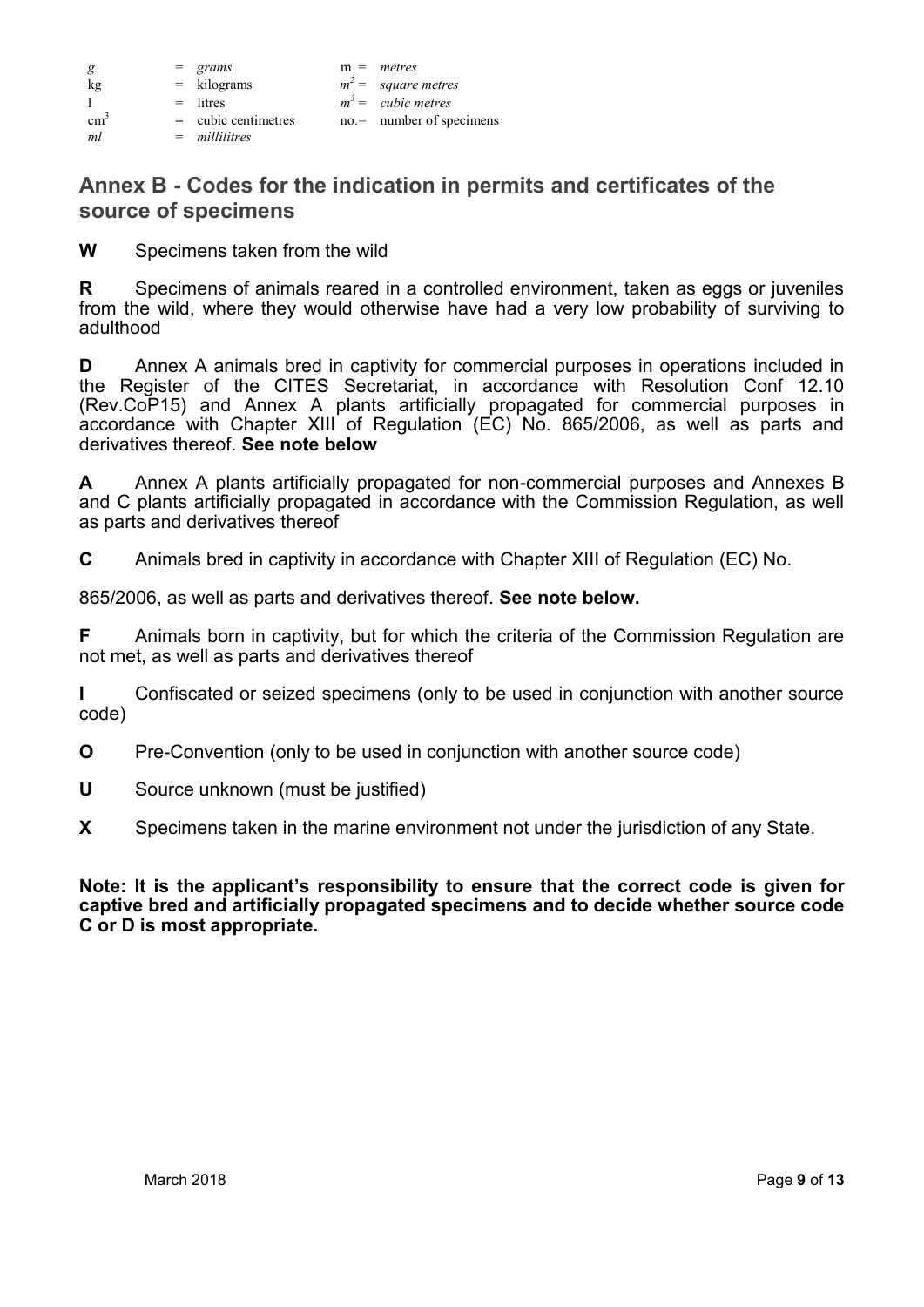## **Annex C - Codes for the indication in permits and certificates of the purpose of a transaction**

- **B** Breeding in captivity or artificial propagation
- **E** Educational
- **G** Botanical gardens
- **H** Hunting trophies
- **L** Enforcement
- **M** Bio-medical research
- **N** Reintroduction or introduction into the wild
- **P** Personal
- **Q** Circuses and travelling exhibitions
- **S** Scientific
- **T** Commercial
- **Z** Zoos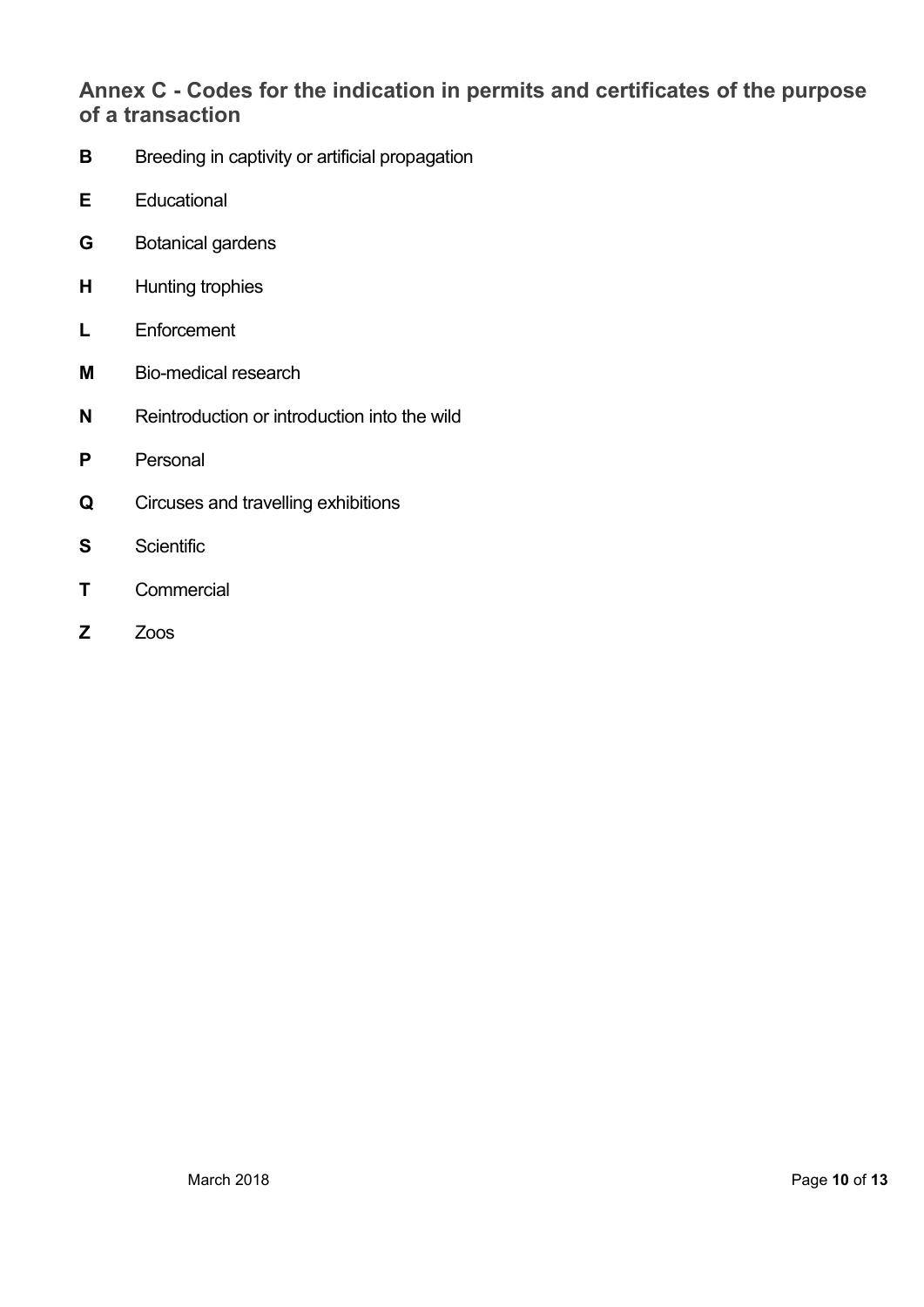## **Things you should know when making a CITES application**

#### *Completing the application form*

We know the form can be difficult to complete but unfortunately its format is set out in the EU CITES Regulations and cannot be changed.

If you are applying for an import permit you need to acquire a copy of the export permit BEFORE you submit the application. If there is any problem with your application or we need more information a caseofficer will contact you.

#### *Acknowledgement*

We will acknowledge receipt of your application by email if you have included your email address on the application form. If you would like an acknowledgement but have no email address, please write "acknowledgement required" at the top of your application form and we will send you a pre- printed postcard.

#### *Consideration*

Once we receive your application it will be assigned to a particular case-officer, who are assigned alphabetically, either by your surname or business name. They will log your application onto our system and complete the necessary steps to determine whether the documents can be issued. Applications may be referred to our Scientific Advisors the Joint Nature Conservation Committee (JNCC) or the Royal Botanical Gardens at Kew, for scientific advice and the more information you are able to supply with your application the quicker it will be processed. It is not part of our role to pursue information or fill in parts of the form on your behalf. If there is not enough information, your application may be returned to you and it is possible it may be refused.

#### *Targets for processing applications*

Our targets for processing applications are calculated from the date we receive all the information we need. This may not be the date we receive your application, as we may need to ask you for further information. We aim to process

- 10% of complete applications within 5 working days (1 week)
- 90% of complete applications within 15 working days (3 weeks)
- 100% of complete applications within 30 working days (6 weeks)

*Releasing information to agents (etc)* (Separate advice for agents can be found below)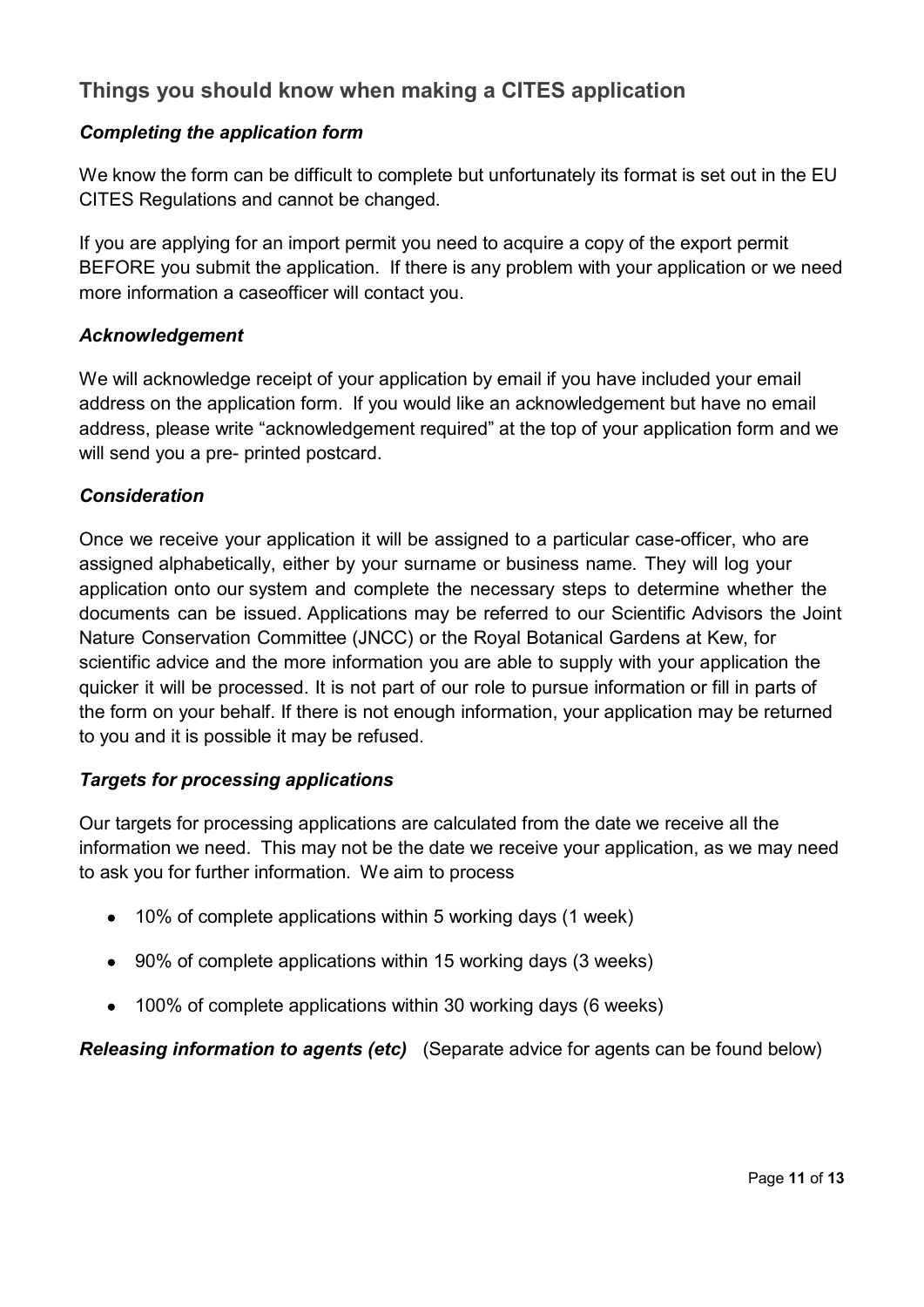We can only release information about an application to the person who has made and signed the application. To avoid delays and any chance of misunderstanding, **you must let us know in writing at the time you make the application** if you:

- are going to be using an agent
- will need us to release information to your spouse or partner
- have authorised some-one else to sign applications on your behalf

We will need to know their name and details of what information you are happy for us to release to them. If we do not have this information in advance we will have to refuse their enquiry, or contact you separately for confirmation.

#### *Fees*

Applications cannot be processed unless they are accompanied by the appropriate fee. The schedule of fees can be found on [GOV.UK.](https://www.gov.uk/cites-imports-and-exports#charges) Payments can be submitted by cheque or postal order made payable to "APHA", or you can pay by credit card by calling 01904 455 395. Alternatively you canset up a BACS account with us by contacting this office on 0117 372 3700 for further details.

#### *Returning the form and general enquiries*

The completed form can be returned by post or emailed to:

APHA Centre for International Trade - Bristol Floor 3 Horizon House

Deanery Road, Bristol BS1 5AH Phone: 0117 372 3700 Fax: 0117 372 8206 E-mail: [wildlife.licensing@APHA.gsi.gov.uk](mailto:wildlife.licensing@APHA.gsi.gov.uk) Website: https:/[/www.gov.uk/cites-imports-and-exports](http://www.gov.uk/cites-imports-and-exports)

If you have any queries about CITES licensing please visit our website above or phone us and we will find the right person to advise you. If you would prefer to email please send your enquiry with as much information as possible.